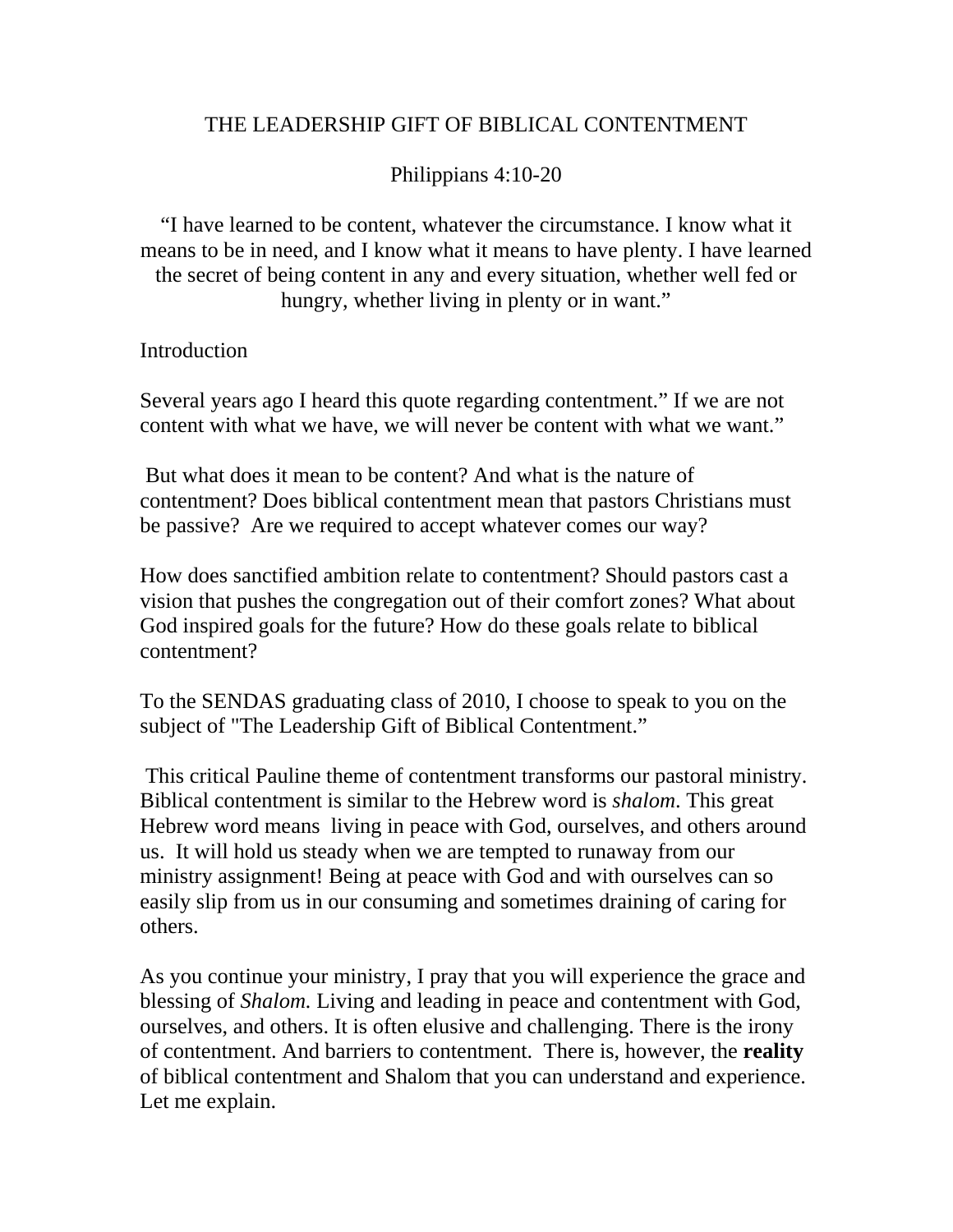# **I. The Irony of Contentment**

The irony is this: We tend to think that **we** know what is best for our lives, and we ask **God** for it (and if God grants our prayers, we will be content!) The text reminds us that God can give us inward peace in whatever situation He places us!

Paul wrote the passage on contentment in Philippians 4:10-20 while in prison. The previous two years he had been in another prison near Jerusalem, insulted by the Roman governor of the area, shipwrecked on his way to Rome, without food for fourteen days, and then placed in jail when he arrived in Rome!

But did Paul "moan?"? Complain? Whine? Blame others for his predicament? Engage in a "pity party?"

This is fascinating. In Rome, while in prison, Paul did not focus on what he could do **if** he had more resources. Or if he pastored in another location, worked for a different boss. or had more Christian co-workers. He did not focus on "why?", "why me?" or "what if?" Instead, while in chains in prison in Rome, Paul wrote letters. Letters we know as the Prison Epistles – Philippians, Ephesians, Colossians, and Philemon! He "bloomed" where he was planted!" And, according to Philippians 4:7, God gave to Paul contentment and an inner peace.

You may not work at the place you prefer, earn the money you desire to earn, have the boss and co-workers you believe you need. In these very situations, however, as difficult, unfair, and challenging as they may seem and be, you can experience a contentment which defies understanding!

The irony of Biblical contentment is this: God's ways are not our ways. And we so often want **our** ways!

This Leadership Gift of *Shalom,* peace with God, others and ourselves, is elusive and challenging, secondly because of:

## **II. The Barriers to Contentment**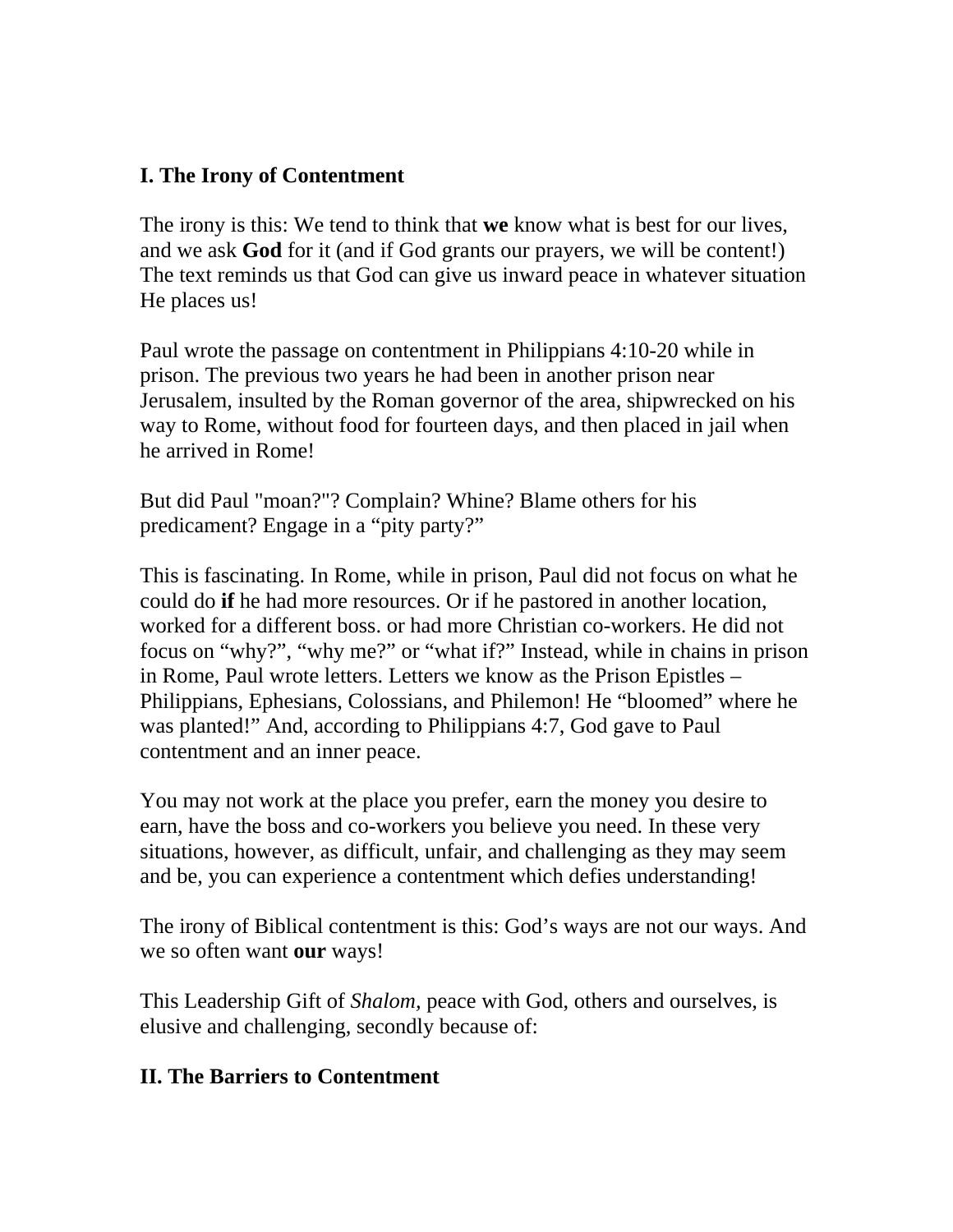One of the greatest barriers to biblical contentment is comparison. Comparing the gifts God has given to me with the gifts He has given to others.

I have come to see that comparison is the enemy of contentment. Comparison is pervasive – in our education institutions, positions at work, the money we earn, the places we live, even the cars we drive. We can be grateful and thankful for the gifts God has given to us . . . until we compare our gifts from God to His gifts to others!

Paul starts at a different point: "I know what it means to be in need . . . or to have plenty; to be well fed or hungry. And he challenges us to find similarities in our lives."

Comparison, I have come to realize, is at the root of our feelings of inferiority. I can feel good about myself until I compare myself to another. Remember: "If we are not content with what we have, we will never be content with what we want."

Another barrier to contentment is our circumstances.

Paul could have said, "Why am I in prison?" "Why didn't I listen to friends?" His friends in the cities of Tyre and Caesarea begged Paul not to continue his journey to Jerusalem knowing that he would face persecution and prison.

You and I have these continual temptations: "If I had just listened to . . ." "Life is greener on the other side." "If I were there, I could . . . " "If I had this  $\ldots$  or that  $\ldots$ "

Paul's response to his friends in Acts 21:14, who begged Paul not to continue to Jerusalem was clear: "I will do God's will." And Paul proceeded to Jerusalem and he was at peace.

Yet another barrier to contentment is people.

I have come to see that in any situation, there will be people. With the people we work will come problems and possibilities. Will we focus on the problems? Or will we focus on the possibilities and potential?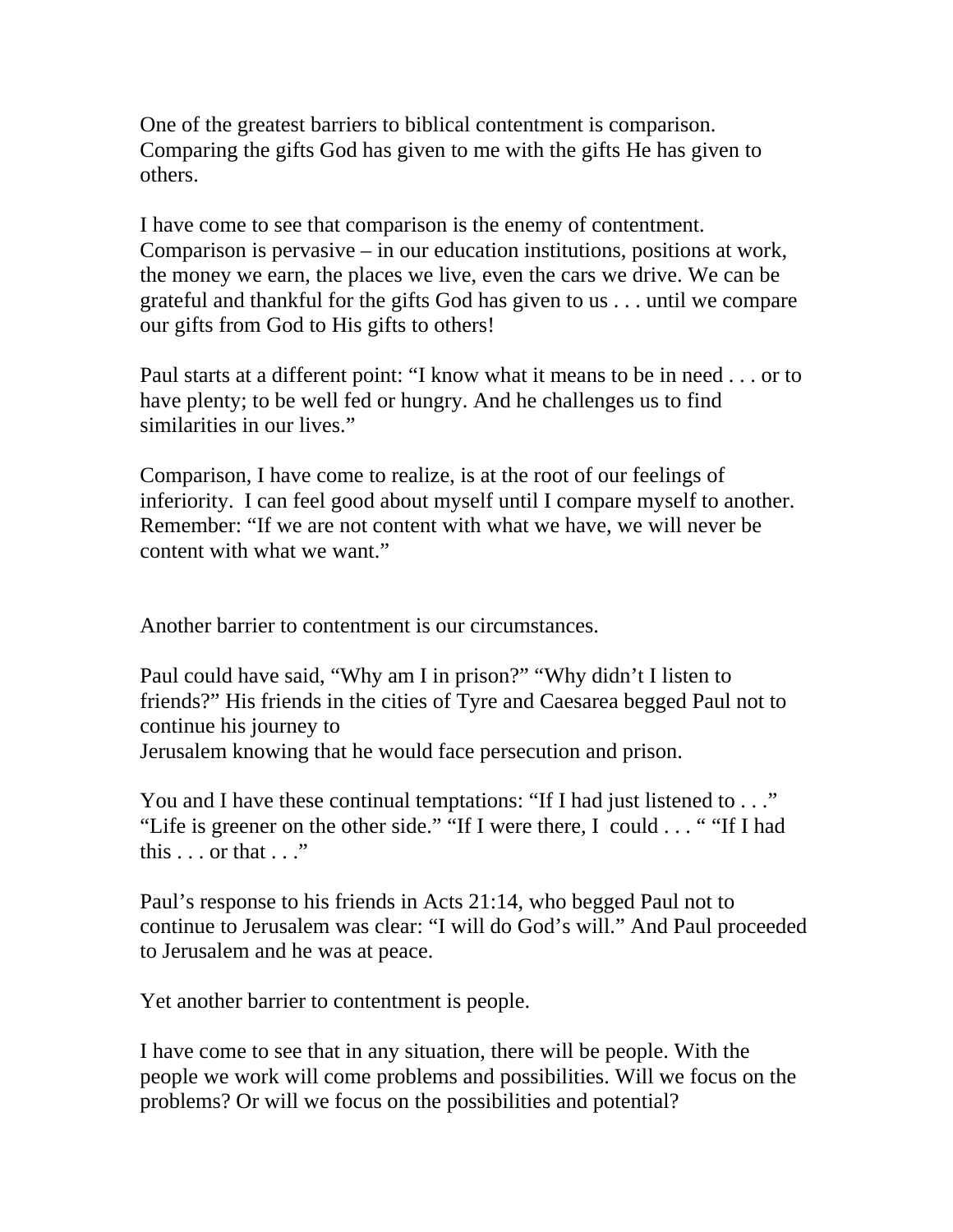In the situation where Paul found himself, he witnessed to many in jail! He wrote letters to the young churches at Philippi, Ephesus, Colossae and to Philemon. Paul encourages us to focus on the possibilities of our circumstances. Not on our problems with the people with whom we live, worship, and work. Remember the quote: "If we are not content with what we have, we will never be content with what we want."

Again, this "Leadership Gift" of *Shalom,* peace with God, self and ourselves, is elusive and challenging because of the irony of contentment and the barriers to contentment. Now, let me share with you:

## **III. The Secret of Contentment**

Biblical contentment is slippery and we can miss it. However, it is not impossible to understand and experience. In fact, it is a blessing and gift for every Christian leader who wants to serve God for his or her entire life.

The secret of contentment is not grounded in the people who disappoint us. Or circumstances that distract us. Not even or problems that overwhelm us. The secret of biblical contentment is grounded in gratitude. Contentment is rooted in a focus on God and His mercy and grace, not in a preoccupation with people and problems.

The foremost quality of a contented person is gratefulness.

Listen to Philippians 4:5-6. "Let your gentleness be evident to all. Do not be anxious about anything, but in everything, by prayer and petition, **with thanksgiving,** present your request to God."

And what is the result? "And the peace of God which transcends all understanding will guard your hearts and minds in Christ Jesus!"

Gratitude – thanksgiving – arises out of our acceptance that all of life is grace. All that we are and all that we have is a grace gift from the Father's Hand. A life of biblical contentment is holiness of heart lived out daily in the life of a Christian leader.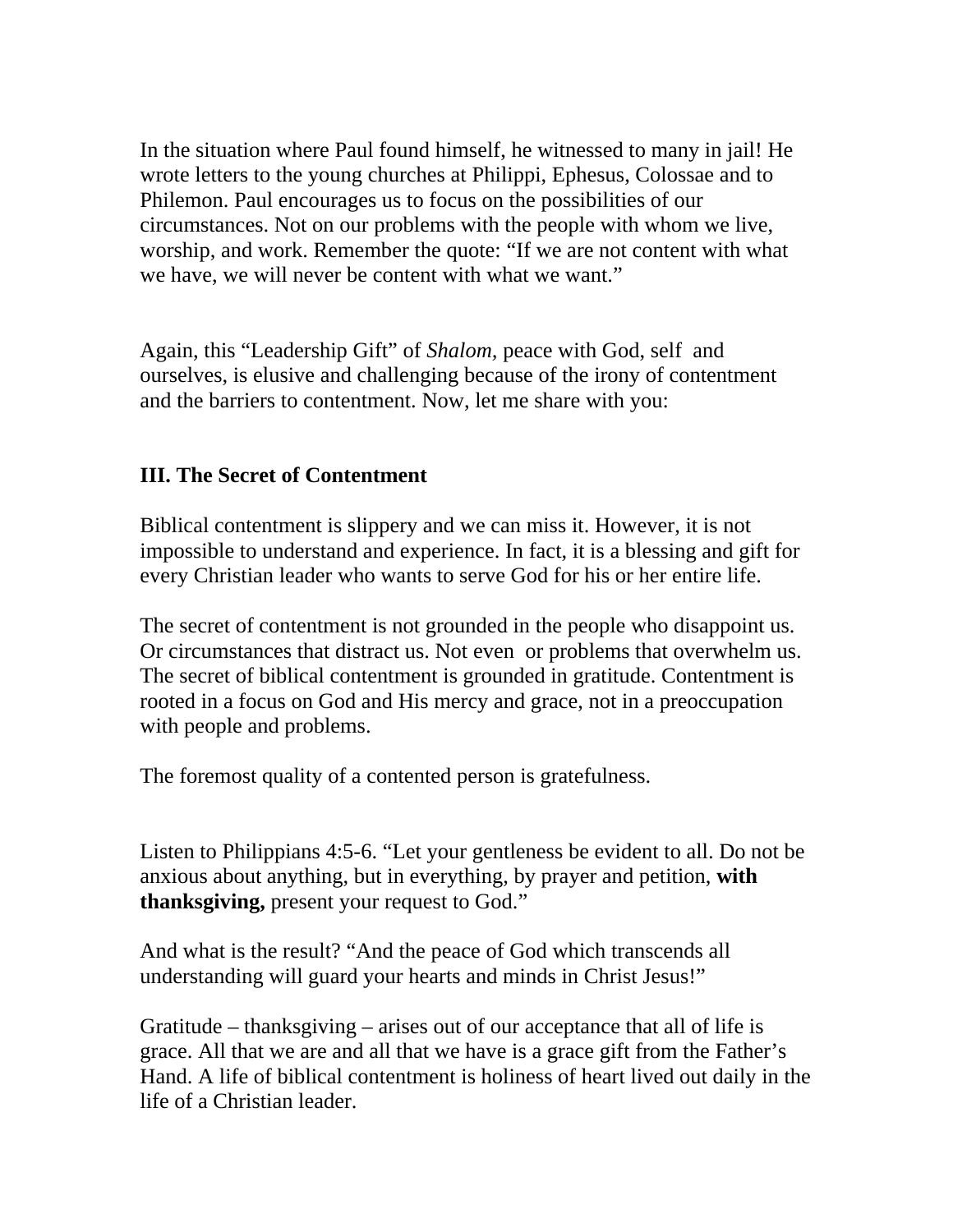This God-centered character of gratitude is anchored in an unshakeable trust that there is a God who is sovereign and whose providential care guides His People. Contentment does not make us grateful. Rather it is gratitude that makes us contented.

Things go wrong. People disappoint us. Congregations and friends will misunderstand us. At times there will be seemingly irreconcilable differences that exist within the faith community between good and godly people. In all of these times, we can **choose** to believe in the sovereignty of God. We can trust Him with our lives and with the situations before us. In the midst of unrest within the congregation, we can **choose** to believe in His watchful care over our lives in the midst of every doubt, question, conflict, and even persecution. He is God, and I choose to trust God supremely. He is enough! God is big enough to handle **any** situation we encounter.

In the sometimes humanly miserable situations we encounter, We can **choose** to believe that "In His time, In His time, He makes all things beautiful, In His time. We can **choose** to believe that God does just what He says, that you do just what you say, In His time! We can choose to believe that "God **will** make a way when there seems to be no way!"

This convictional affirmation is grounded in a radical trust in a Sovereign God. When emotions and circumstances do not suggest this affirmation of faith, we can **choose** to believe in the Holy God of grace and mercy to see us through.

Paul teaches us that gratitude is not grounded in murmuring, grumbling, faultfinding, or complaining. Rather he challenges us to" give thanks with a **grateful** heart."

## **CONCLUSION**

In conclusion, I want to remind you to be thankful in the midst of stress, pressure, and perhaps misunderstanding. God is teaching you and me things about ourselves, others, life, faith and trust, that we would not – could not – have learned without these experiences! Contentment is grounded in a heart filled with gratitude. Even in prison, the Triune God was still in control of